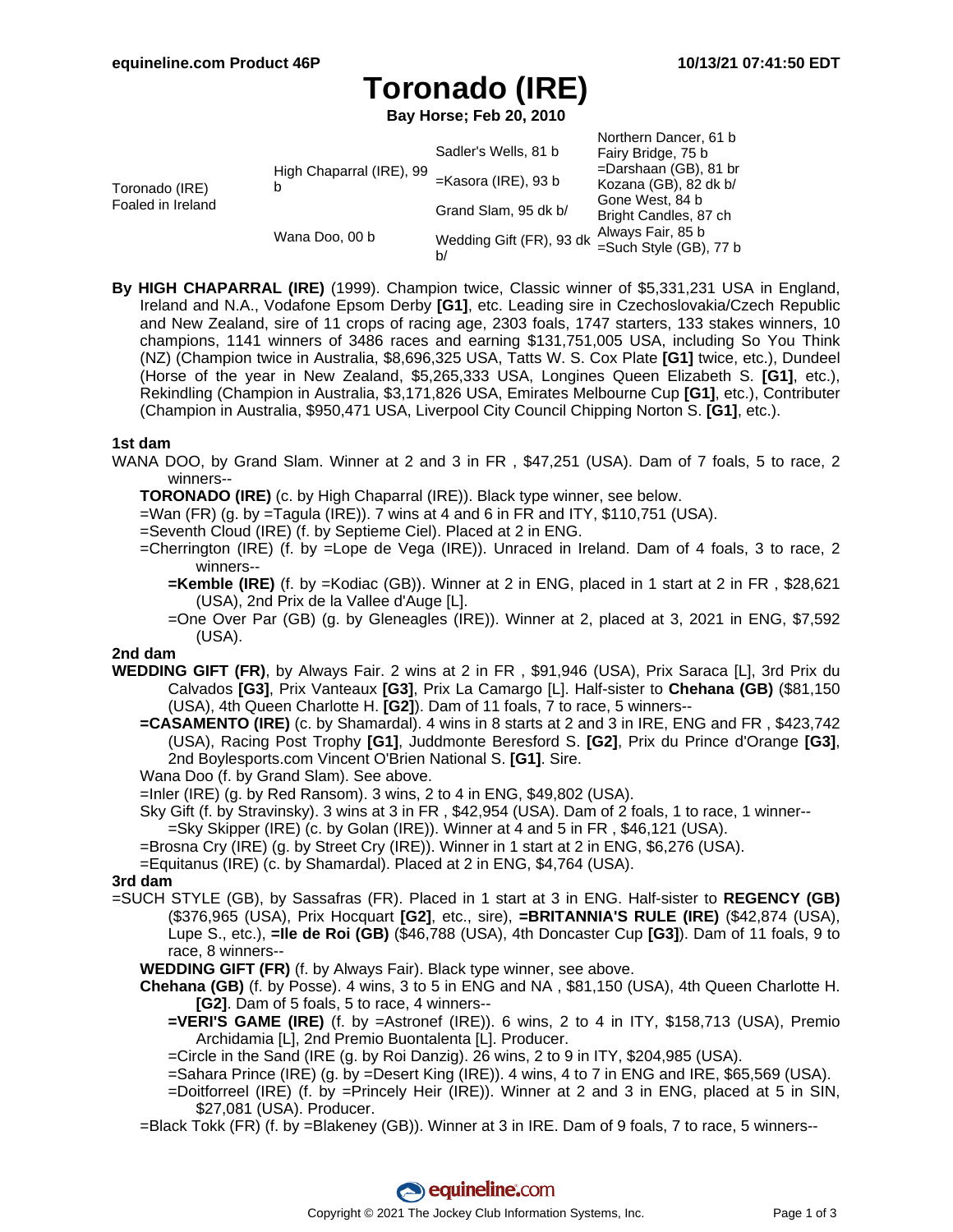### **Toronado (IRE)**

**Bay Horse; Feb 20, 2010**

- **=FRENCH CLOCK** (g. by =Rancho Ruler (AUS)). 7 wins, 2 to 6 in AUS, \$228,959 (USA), AWA Goodwood H. **[G1]**, 2nd W. J. Adams S. [L], Scalzo Food Industries S. [L], Mirabella Cup [L], Gold Brose S. [L], etc.
- **=LADYBIRD BLUE (AUS)** (f. by Bluebird). 3 wins at 3 and 4 in AUS, \$73,877 (USA), Great Western S. [L], Centaurea Trophy [L], 2nd South Australian Sizzler Oaks **[G1]**, 3rd Ansett Australia S. [L]. Dam of 15 foals, 12 to race, 11 winners--
	- **=RED TYPHOON (AUS)** (f. by Hold That Tiger). 3 wins at 3 in AUS, \$167,050 (USA), Sportingbet South Australia Fillies Classic **[G3]**. Producer.
	- **=TEN GUN SALUTE (AUS)** (g. by Henrythenavigator). 4 wins at 3 and 4 in SAF, placed at 6 and 7 in MAU, \$92,152 (USA), Betting World 1900 **[G2]**, Michael Roberts H. [L].
	- **=Bella Princess (AUS)** (f. by =Flying Spur (AUS)). 4 wins, 2 to 4 in AUS, \$224,987 (USA), 3rd Tabcorp Hareeba S. [L]. Producer.
- **=DREAM ABOUT IT (AUS)** (f. by Godswalk). 9 wins, 3 to 7 in AUS, \$73,529 (USA), Ballarat Cup [L], 2nd Fosters Tasmanian Oaks **[G3]**, Ballarat Cup [L], Foster's One Thousand Guineas [L]. Dam of 7 foals, 7 to race, 6 winners--
	- =Academy Of Dreams (AUS) (f. by Royal Academy). Unplaced in AUS. Dam of 10 foals, 8 to race, 4 winners--
		- **=HEART OF DREAMS (AUS)** (g. by =Show a Heart (AUS)). 6 wins, 3 to 5 in AUS, \$1,356,127 (USA), Cadbury Australian Guineas **[G1]**, Rokk Ebony Underwood S. **[G1]**, Carlton Draught St. George S. **[G2]**, McGrath Foundation Phar Lap S. **[G2]**, Winning Edge Presentations Cup Gothic S. [L], etc.
		- **=RIGHTFULLY YOURS (AUS)** (g. by =Show a Heart (AUS)). 10 wins, 3 to 6 in AUS, \$476,263 (USA), Rokk Ebony T. S. Carlyon Cup **[G3]**, Testa Rossa Hocking Stuart South Yarra Hussonet S. [L], Clamms Seafood The Heath 1100 S. [L], 2nd Betfair Harrolds 101 Moonga S. **[G3]**, Carlton Draught Prime Minister's Cup [L], etc.
- =Black Rancho (g. by =Rancho Ruler (AUS)). 5 wins at 3 and 4 in AUS, \$69,932 (USA).
- =Noir Ruler (AUS) (g. by =Rancho Ruler (AUS)). 3 wins at 3 and 4 in AUS, \$18,937 (USA).
- =Champerelle (f. by =King's High (AUS)). Unraced in Australia. Dam of 5 foals, 2 to race, 1 winner--
	- =Quip (NZ) (f. by =Rory's Jester (AUS)). Unraced in New Zealand. Dam of 6 foals, 4 to race, 1 winner--
		- **=FAST FUTURE (NZ)** (g. by =Generous (IRE)). 8 wins, 4 to 8 in AUS, \$469,733 (USA), AAMI Launceston Cup **[G3]**, Pelican Motors Caloundra Cup [L], 2nd Carlton Draught Tattersalls Cup **[G3]**, 3rd Canprint Communications Canberra Cup [L].
- =Blacklist (AUS) (f. by Bluebird). Unplaced in AUS. Dam of 8 foals, 4 to race, 3 winners--
	- =Banishing (AUS) (f. by Red Ransom). Unraced in Australia. Dam of 6 foals, 6 to race, 2 winners--
		- **=One Blink (AUS)** (g. by =Beneteau (AUS)). Placed, 2 to 4 in AUS, \$23,984 (USA), 3rd Quayclean National S. **[G3]**.
- =Coup Franc (GB) (g. by Be My Guest). 7 wins, 4 to 7 in FR and SPA, \$26,125 (USA).
- =Cellyph (GB) (g. by Bellypha (IRE)). 4 wins at 4 and 5 in IRE, \$16,649 (USA).
- =Dario (GB) (c. by =Persepolis (FR)). 4 wins, 3 to 6 in ITY, \$15,959 (USA).
- =Myrna Loy (FR) (f. by General Holme). Winner at 2 in ITY, \$15,268 (USA). Dam of 3 foals, 3 to race, 1 winner--
	- =Valzer (ITY) (f. by Sikeston). 2 wins at 3 in ITY, \$4,303 (USA).
- =Virtuelle (FR) (f. by =Kendor (FR)). Winner at 3 in FR , \$9,524 (USA). Dam of 2 foals, 2 to race, 1 winner--
	- $=$ Aya (FR) (g. by Zayyani (IRE)). Winner at 3 and 4 in FR, \$23,921 (USA).
- =Style Sharp (GB) (c. by =Sharpo (GB)). Placed at 3 in FR , \$4,079 (USA).
- Eledance (FR) (f. by Dancing Spree). Unraced. Dam of 12 foals, 8 to race, 4 winners--
	- **=ALEGRIO (NZ)** (g. by =Captain Rio (GB)). 13 wins, 3 to 7 in NZ , \$227,362 (USA), ILT Ascot Park Hotel Southland Guineas [L], 2nd Marks Ewen & Associates Kaimai TRAC S. [L].
	- =Crown's Master (NZ) (g. by \$Cape Cross (IRE)). 7 wins, 3 to 8 in HK and NZ , \$563,603 (USA).
	- =Housebreaker (NZ) (g. by Housebuster). 6 wins at 3 and 5 in AUS, \$26,306 (USA).
	- =Belle Stone (NZ) (f. by \$Bigstone (IRE)). Winner at 3 in AUS, \$4,594 (USA).

RACE RECORD for Toronado (IRE): Hwt. at 3 on European Free Hand. 7 - 9 fur. (2013). In England. At